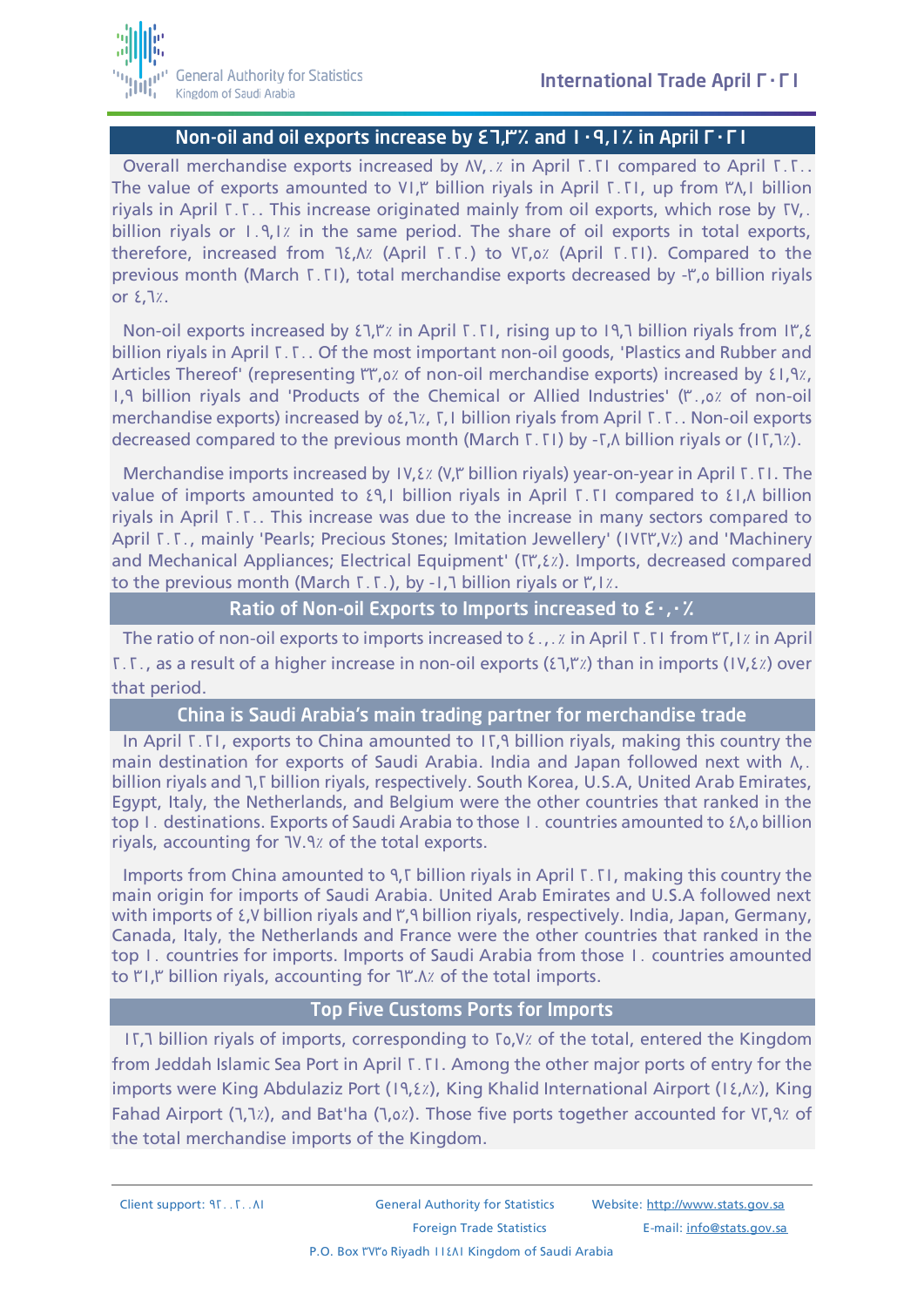

## Methodology

GASTAT's statistics on International trade are built on administrative records from Saudi Customs (non-oil) and the Ministry of Energy (oil). Saudi Arabia's merchandise exports and imports are classified according to the Harmonized Commodity Description and Coding Systems (T. IV), also known as the Harmonized System (HS), which is maintained by the World Customs Organization (WCO). The HS allows countries to classify traded products in an internationally standardized system of product names and codes. Oil exports refer to exported goods classified in Chapter TV (mineral fuels, mineral oils and products of their distillation; bituminous substances; mineral waxes) of the Harmonized System (HS). Non-oil exports refer to all other goods exported (including petrochemicals).



| Exports, Imports, Trade Volume, and Trade Balance (Monthly, Million Riyals) |           |                                      |                                      |                            |                                    |  |  |
|-----------------------------------------------------------------------------|-----------|--------------------------------------|--------------------------------------|----------------------------|------------------------------------|--|--|
| Year                                                                        | Month     | Merchandise<br><b>Exports</b><br>(A) | Merchandise<br><b>Imports</b><br>(B) | Trade<br>Volume<br>$(A+B)$ | Trade<br><b>Balance</b><br>$(A-B)$ |  |  |
| T.T.                                                                        | April     | ۳۸۰۱۳۹                               | $21.19$ .                            | P7P <sub>Y</sub> PV        | $-17.701$                          |  |  |
|                                                                             | May       | <b>۳V</b> ,۳۳0                       | T1917                                | V٤, Tol                    | <b>E13</b>                         |  |  |
|                                                                             | June      | <b>EE, INT</b>                       | 27/18                                | 9.750                      | $-1.971$                           |  |  |
|                                                                             | July      | $01.$ $\Lambda$ 0                    | AP7.3                                | 91.71                      | <b>I.WAV</b>                       |  |  |
|                                                                             | August    | $J\cup$ $\Gamma$ .                   | $P''V \cdot 3$                       | ۹٦٠٨٥٩                     | $I_0$ ۳۸I                          |  |  |
|                                                                             | September | or, rvo                              | <b>8P.13</b>                         | 90'                        | H/T                                |  |  |
|                                                                             | October   | 7. P.00                              | $E''$ , $r_0$                        | <b>AN.APV</b>              | $IT^{\prime}$                      |  |  |
|                                                                             | November  | $0\Lambda\Lambda$ . T                | <b>ENVIO</b>                         | I. V.                      | 1.7.91                             |  |  |
|                                                                             | December  | ٦٥،٣٣٥                               | <b>EDIZIOS</b>                       | $11.7$ $\lambda$           | IAv <sub>0</sub>                   |  |  |
| 17.7                                                                        | January   | V1.9rV                               | <b>EV. 9MY</b>                       | 119.002                    | $\Sigma$                           |  |  |
|                                                                             | February  | <b>Jo</b> , 12                       | 2.78                                 | I.7707                     | <b>TE.9VT</b>                      |  |  |
|                                                                             | March     | VENV.                                | ∨ه٦، ه                               | $I$ To <sub>'</sub> $E$ TV | $T\S$ $I$ $I$ $I^*$                |  |  |
|                                                                             | April     | $V[\sqrt{r}]\$                       | 29.1                                 | 15.79                      | P17.77                             |  |  |

Client support: 91. . T. . Al **General Authority for Statistics** Website: [http://www.stats.gov.sa](http://www.stats.gov.sa/)

Foreign Trade Statistics E-mail: [info@stats.gov.sa](mailto:info@stats.gov.sa)

P.O. Box I'VI'' Riyadh 11181 Kingdom of Saudi Arabia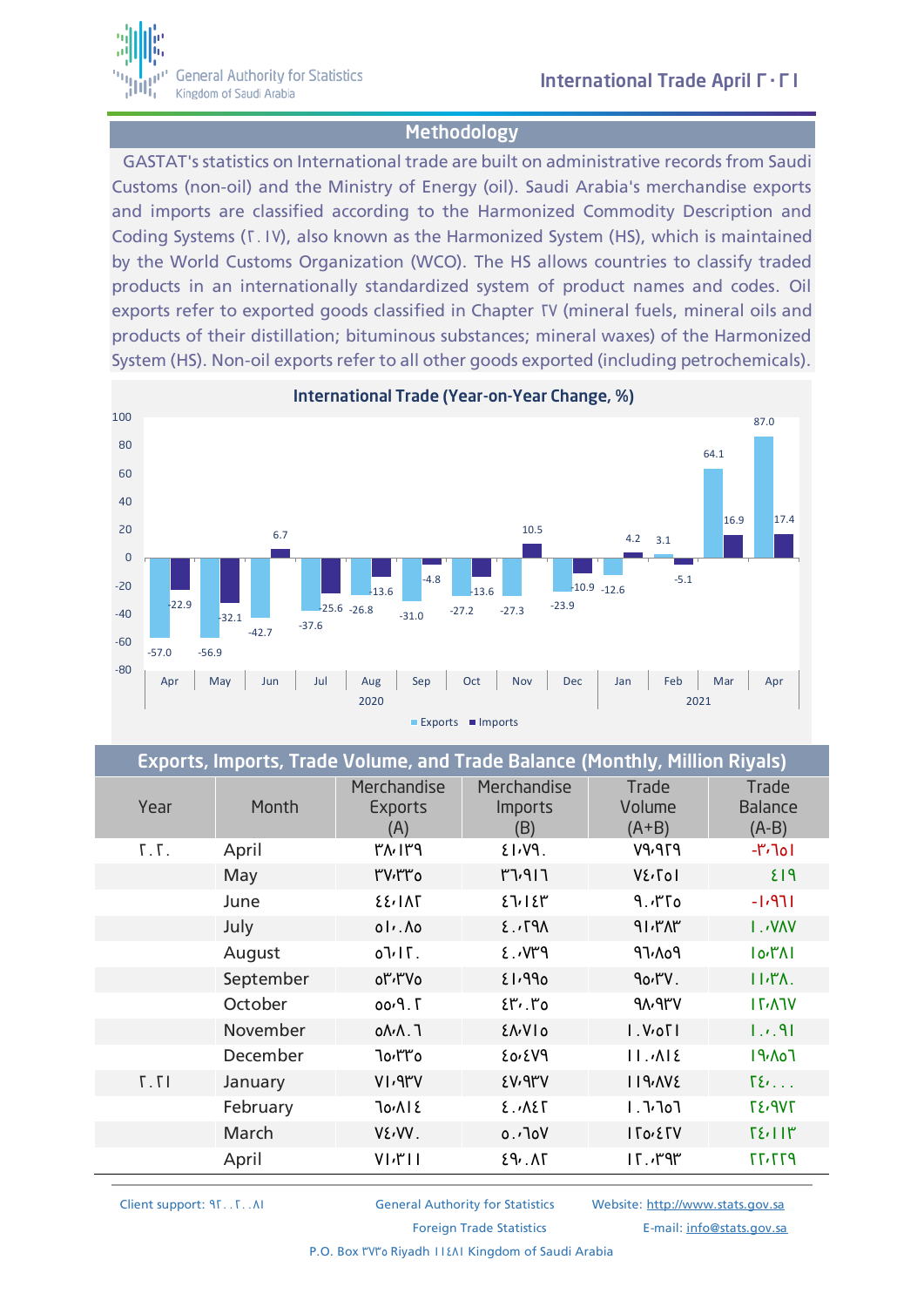



| <b>International Trade by HS Section (Million Riyals)</b> |                                                                                                                                                                                                  |                |               |                                         |                          |  |  |
|-----------------------------------------------------------|--------------------------------------------------------------------------------------------------------------------------------------------------------------------------------------------------|----------------|---------------|-----------------------------------------|--------------------------|--|--|
|                                                           | Description                                                                                                                                                                                      | <b>Exports</b> |               | Imports                                 |                          |  |  |
| Section                                                   |                                                                                                                                                                                                  | Apr            | Apr           | Apr                                     | Apr                      |  |  |
|                                                           |                                                                                                                                                                                                  | $T \cdot T$ .  | T.T           | T.7.7                                   | 17.7                     |  |  |
|                                                           | Live animals; animal products                                                                                                                                                                    | ٤M             | ٤Λ.           | $I$ <sub>0</sub> $\Lambda$ <sub>I</sub> | <b>I</b> <sub>V</sub> IV |  |  |
| $\mathsf{L}$                                              | Vegetable products                                                                                                                                                                               | IVI            | loo           | 717.7                                   | $r$ . $rv$               |  |  |
| ٣                                                         | Animal or vegetable fats and oils and<br>cleavage products; prepared<br>their<br>edible fats; animal or vegetable waxes                                                                          | V٦             | $\Pi$ .       | <b>TIO</b>                              | P37                      |  |  |
| ٤                                                         | Prepared foodstuffs; beverages, spirits<br>vinegar;<br>tobacco<br>and<br>and<br>manufactured tobacco substitutes                                                                                 | 511            | 0 E T         | $\Gamma$ , $\epsilon$ ro                | $\Gamma$ <sub>2</sub> V] |  |  |
| $\mathsf{o}\,$                                            | Mineral products                                                                                                                                                                                 | <b>TE.A07</b>  | 071170        | P73.1                                   | 5.57                     |  |  |
| ٦                                                         | Products of the chemical or allied<br>industries                                                                                                                                                 | <b>۳۰۸۷۱</b>   | <b>O/9/10</b> | 2.21                                    | 0.10 <sub>0</sub>        |  |  |
| $\mathsf{V}$                                              | Plastics and articles thereof; rubber and<br>articles thereof                                                                                                                                    | 277A           | <b>7,07A</b>  | 771'                                    | 1.11                     |  |  |
| Λ                                                         | Raw hides and skins, leather, fur skins<br>and articles thereof; saddlery and<br>harness; travel goods, handbags and<br>similar containers; articles of animal<br>gut (other than silk-worm gut) | $\mathcal{L}$  | $\Lambda$     | V٩                                      | $11\mu$                  |  |  |
| ٩                                                         | Wood and articles of wood; wood<br>charcoal; cork and articles of cork;<br>manufactures of straw, of esparto or of<br>other plaiting materials; basket ware<br>and wickerwork                    | $\mathbf{L}$   | 77            | ٤W                                      | ٣٩٤                      |  |  |
| Ι.                                                        | Pulp of wood or of other fibrous<br>cellulosic material; recovered (waste<br>and scrap) paper or paperboard; paper<br>and paperboard and articles thereof                                        | ٢٣.            | 9             | ٤٨Ι                                     | 0. V                     |  |  |

Client support: 920020081 General Authority for Statistics Website: [http://www.stats.gov.sa](http://www.stats.gov.sa/) Foreign Trade Statistics **E-mail:** [info@stats.gov.sa](mailto:info@stats.gov.sa) P.O. Box I'VI'' Riyadh II {AI Kingdom of Saudi Arabia